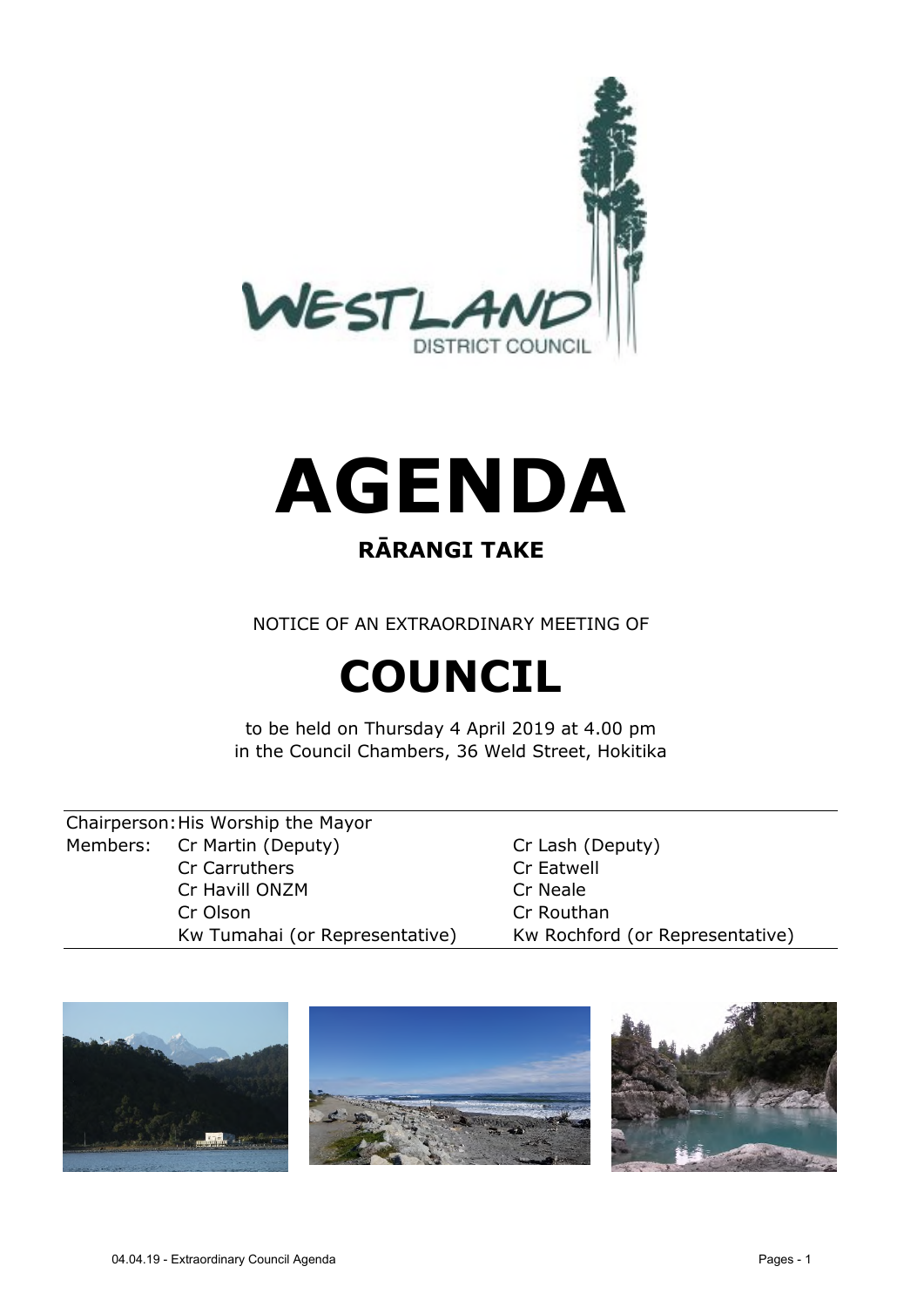# **Council Vision:**

We work with the people of Westland to grow and protect our communities, our economy and our unique natural environment.

# **Purpose:**

The Council is required to give effect to the purpose of local government as prescribed by section 10 of the Local Government Act 2002. That purpose is:

(a) To enable democratic local decision-making and action, by and on behalf of, communities; and

(b) To meet the current and future needs of communities for good-quality local infrastructure, local public services, and performance of regulatory functions in a way that is most cost-effective for households and businesses.

# **1. KARAKIA TĪMATANGA OPENING KARAKIA**

| Kia hānene ngā hau āio<br>Mai i ngā maunga | Blow gently peaceful winds<br>From the mountains |
|--------------------------------------------|--------------------------------------------------|
| Ki ngā tai o Poutini                       | To the tides of Poutini                          |
| Kia whakapapa pounamu te<br>moana          | May the sea be like greenstone                   |
| Hei huanui mā tātou                        | A pathway for us all                             |
| Aroha atu, aroha mai                       | Let us show respect for each other               |
| Tātou i a tātou katoa                      | For each and everyone                            |
| Hui e! Tāiki e!                            | Bind us all together!                            |

# **2. NGĀ WHAKAPAAHA APOLOGIES**

(includes leave of absence notification)

# **3. WHAKAPUAKITANGA WHAIPĀNGA DECLARATIONS OF INTEREST**

Members need to stand aside from decision-making when a conflict arises between their role as a Member of the Council and any private or other external interest they might have. This note is provided as a reminder to Members to review the matters on the agenda and assess and identify where they may have a pecuniary or other conflict of interest, or where there may be a perception of a conflict of interest.

If a member feels they do have a conflict of interest, they should publicly declare that at the start of the meeting or of the relevant item of business and refrain from participating in the discussion or voting on that item. If a member thinks they may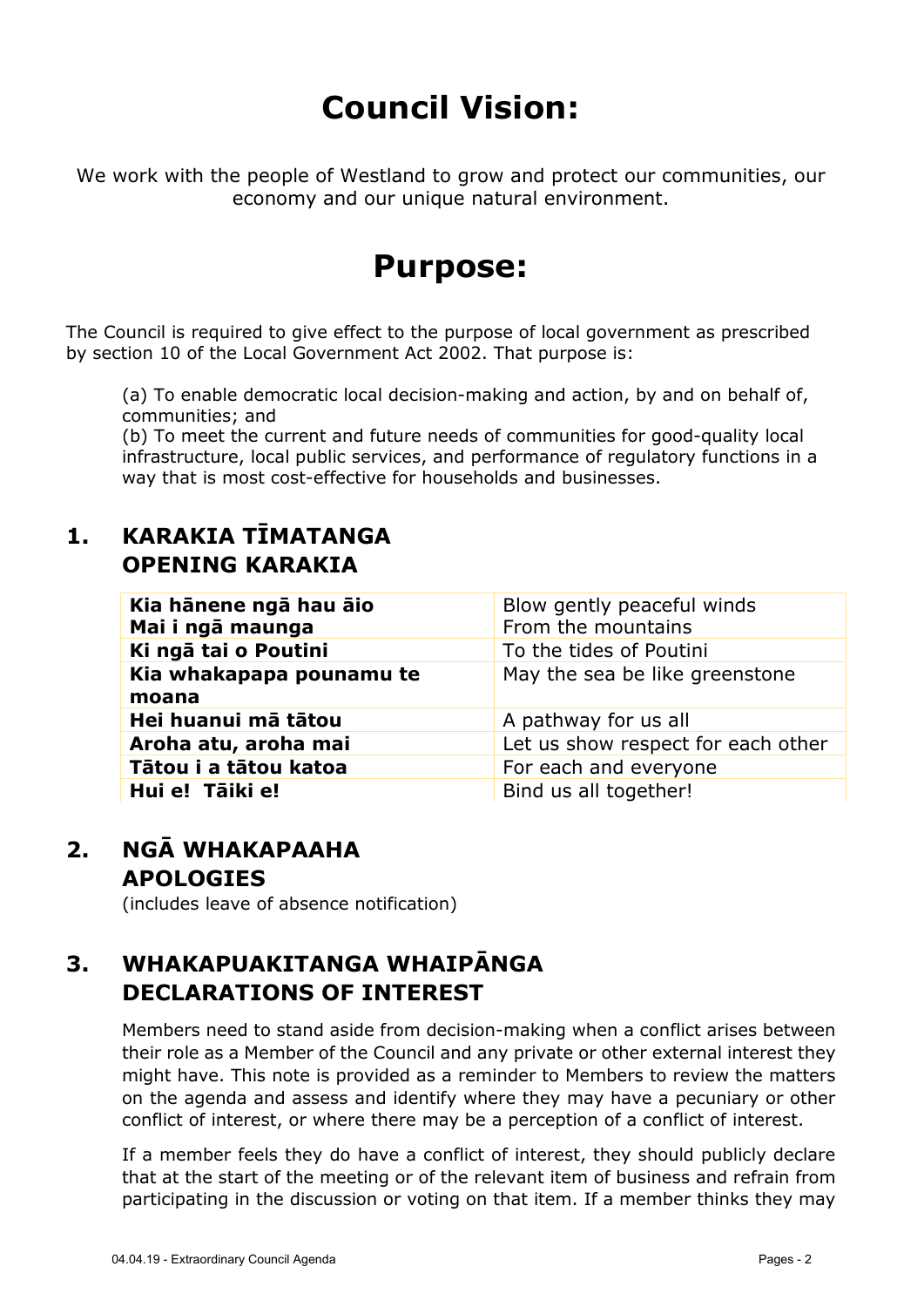have a conflict of interest, they can seek advice from the Chief Executive or the Group Manager: Corporate Services (preferably before the meeting). It is noted that while members can seek advice the final decision as to whether a conflict exists rests with the member.

# **4. NGĀ TAKE WHAWHATI TATA KĀORE I TE RĀRANGI TAKE URGENT ITEMS NOT ON THE AGENDA**

Section 46A of the Local Government Official Information and Meetings Act 1987 states:

- (7) An item that is not on the agenda for a meeting may be dealt with at the meeting if –
	- (a) the local authority by resolution so decides, and

(b) the presiding member explains at the meeting at a time when it is open to the public, -

(i) the reason why the item is not on the agenda; and

(ii) the reason why the discussion of the item cannot be delayed until a subsequent meeting.

(7A) Where an item is not on the agenda for a meeting, -

(a) that item may be discussed at the meeting if –

(i) that item is a minor matter relating to the general business of the local authority; and

(ii) the presiding member explains at the beginning of the meeting, at a time when it is open to the public, that the item will be discussed at the meeting; but (b) No resolution, decision, or recommendation may be made in respect of that item except to refer that item to a subsequent meeting of the local authority for further discussion.

# **5. PŪRONGO KAIMAHI STAFF REPORTS**

**Freedom Camping Review Working Group**

(Pages 5-11)

# **6. KA MATATAPU TE WHAKATAUNGA I TE TŪMATANUI RESOLUTION TO GO INTO PUBLIC EXCLUDED**

(to consider and adopt confidential items)

Resolutions to exclude the public: Section 48, Local Government Official Information and Meetings Act 1987.

Council is required to move that the public be excluded from the following parts of the proceedings of this meeting, namely:

The general subject of the matters to be considered while the public are excluded, the reason for passing this resolution in relation to each matter and the specific grounds under Section 48(1) of the Local Government Official Information and Meetings Act 1987 for the passing of the resolution are as follows: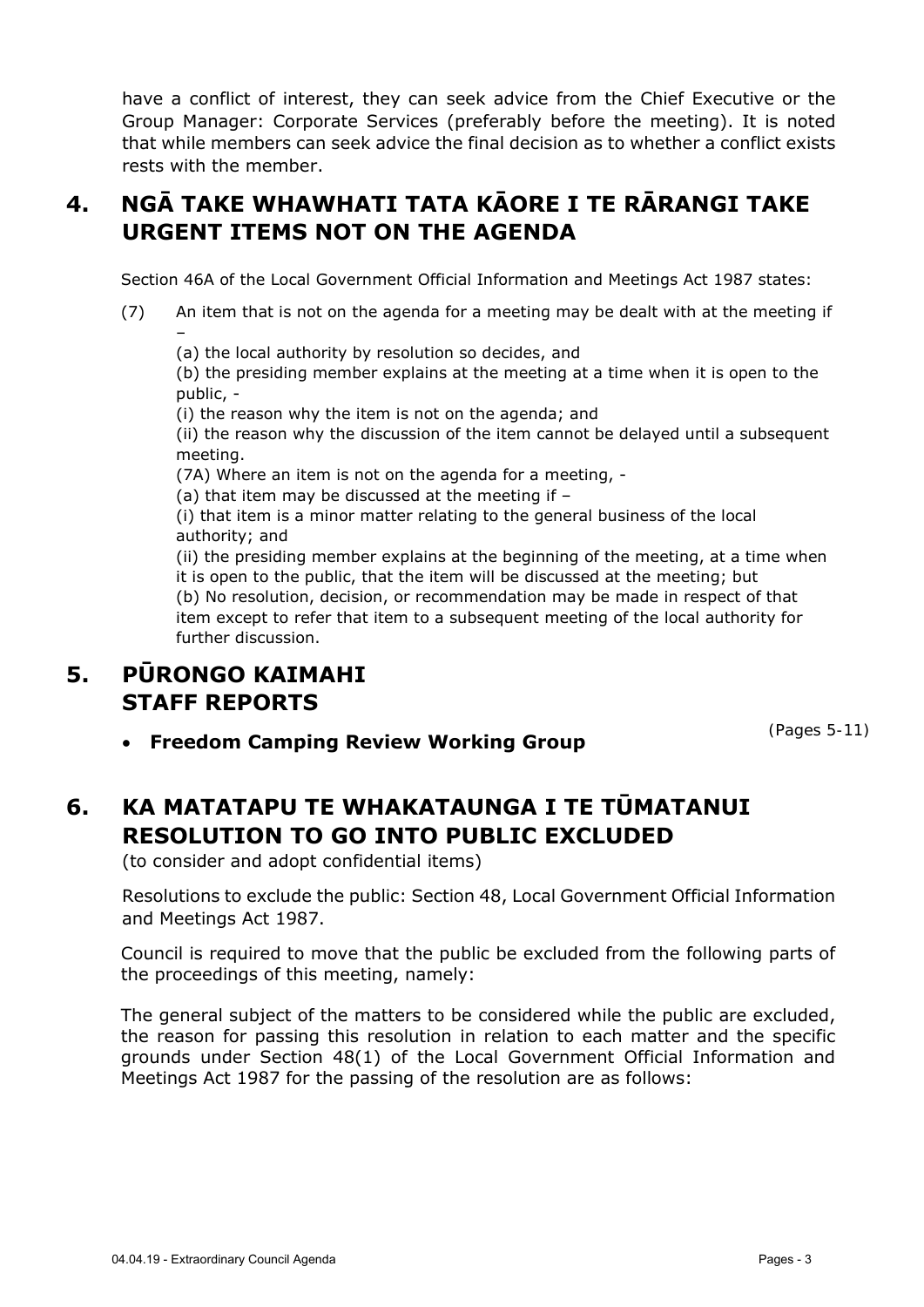| Item<br>No. | <b>General subject</b><br>of each matter<br>to be considered                | <b>Reason</b><br>for<br>passing<br>this<br>resolution<br>in<br>relation to each<br>matter | <b>Ground(s) under Section</b><br>48(1) for the passing of<br>this resolution                                                                                                                                                            |
|-------------|-----------------------------------------------------------------------------|-------------------------------------------------------------------------------------------|------------------------------------------------------------------------------------------------------------------------------------------------------------------------------------------------------------------------------------------|
|             | Confidential<br>Report - Office of<br>the Controller and<br>Auditor-General | Good reasons to<br>withhold<br>exist<br>under Section 7                                   | That the public conduct of the<br>relevant part of the<br>proceedings of the meeting<br>would be likely to result in the<br>disclosure of information for<br>which good reason or<br>withholding exists.<br>Section $48(1)(a)$ and $(d)$ |

This resolution is made in reliance on sections  $48(1)(a)$  of the Local Government Official Information and Meetings Act 1987 and the particular interests or interests protected by section 7 of that Act, which would be prejudiced by the holding of the relevant part of the proceedings of the meeting in public area as follows:

| No. | ∣ Item   Interest                                        |
|-----|----------------------------------------------------------|
|     | Maintain legal professional privilege (Schedule 7(2)(g)) |

#### **DATE OF NEXT ORDINARY COUNCIL MEETING – 18 APRIL 2019 COUNCIL CHAMBERS, 36 WELD STREET, HOKITIKA**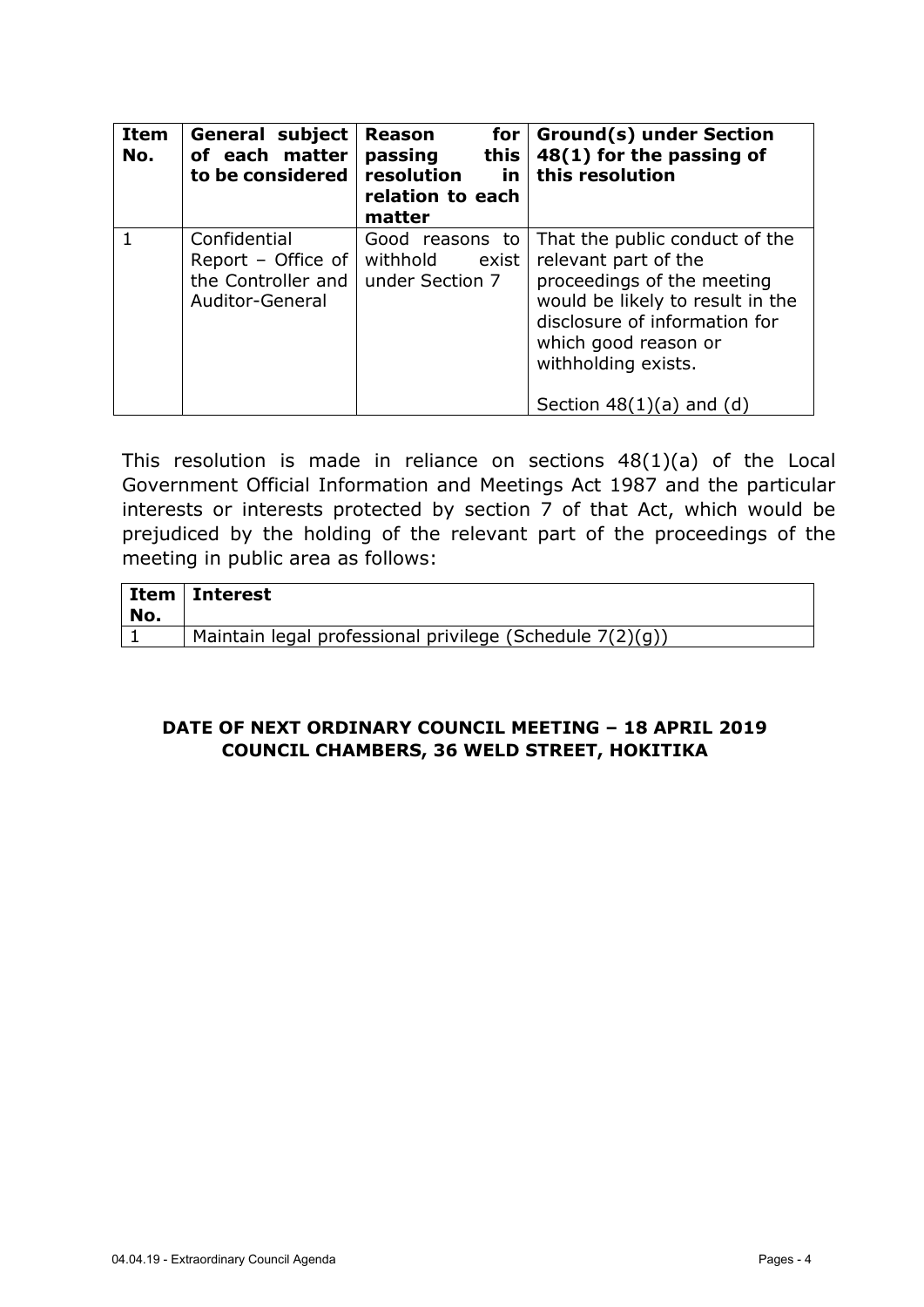

# Report

**DATE:** 4 April 2019

**TO:** Mayor and Councillors

FROM: Regulatory Services Manager

## **FREEDOM CAMPING REVIEW WORKING GROUP – TERMS OF REFERENCE**

#### **1 SUMMARY**

- 1.1 The purpose of this report is to seek Council's approval of the Freedom Camping Review Working Group – Terms of Reference, and to confirm appointment of a Councillor Representative from each ward to the working group.
- 1.2 This issue arises from the adoption of a resolution to establish a Freedom Camping Review Working Group at a meeting of Council on 28 February 2019.
- 1.3 Council seeks to meet its obligations under the Local Government Act 2002 and the achievement of the District Vision adopted by the Council in May 2018, which are set out in the Long Term Plan 2018-28. These are stated on Page 2 of this agenda.
- 1.4 This report concludes by recommending that Council receives the report; adopts the Freedom Camping Review Working Group – Terms of Reference, and appoints three (3) Councillor Representatives – one from each ward.

## **2 BACKGROUND**

2.1 In response to district wide concerns of the negative environmental impacts and risk to public health attributed to unregulated freedom camping throughout Westland District, Council resolved to draft and consult on a Freedom Camping Bylaw.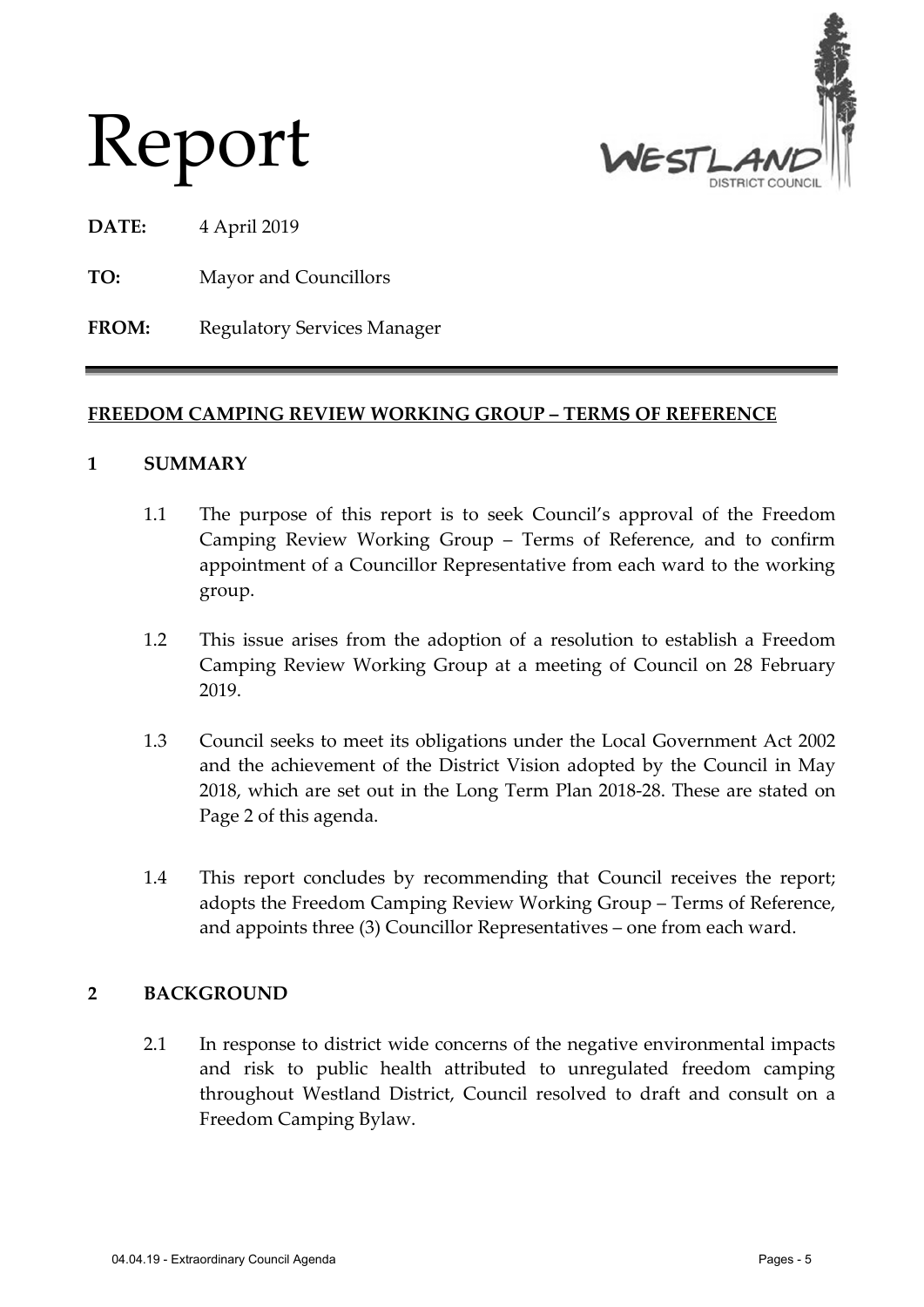- 2.2 Council identified seven sites to be established as Responsible Camping Areas. Five of the sites; Acre Creek, Okuku, Beach Road, Bruce Bay, and Paringa, have been established, complete with on-site toilet and waste facilities. Two part-time Compliance Officers were appointed to monitor the level of compliance at designated Responsible Camping Areas, and carry out enforcement actions where freedom campers are in contravention of the Freedom Camping Bylaw.
- 2.3 Council received complaints from representatives of local communities and accommodation providers in relation to the perceived impacts of Freedom Camping. Concerns included the number of vehicles occupying Responsible Camping Areas, on-site waste management facilities not meeting demands, a decline in guest accommodation nights at established accommodation provider facilities, health risks, and impacts on sensitive environments, with particular reference to penguin populations.
- 2.4 While Council is not permitted to prohibit Freedom Camping across the entire Westland District, it may review and where appropriate, amend the Freedom Camping Bylaw 2019 to protect an area, the health and safety of people who visit the area, and access to the area.
- 2.5 At a Council meeting on 28 February 2019, Council resolved to establish a Freedom Camping Working Group to review Council's Freedom Camping Bylaw 2018, to identify opportunities for amendment, and issues that need to be conveyed to appropriate authorities/organisations or government for consideration and resolution.

#### **3 CURRENT SITUATION**

- 3.1 A Terms of Reference has been drafted which defines the purpose, scope, objectives, membership, and operating principles of a Freedom Camping Review Working Group (Appendix 1)
- 3.2 To ensure that accommodation provider, community representative, and stakeholder views are considered in a review of freedom camping in Westland, a membership that provides for this is recommended.

## **4 OPTIONS**

- 4.1 The following options are presented for Council's consideration
	- 1) Adopt the Freedom Camping Review Working Group Terms of Reference.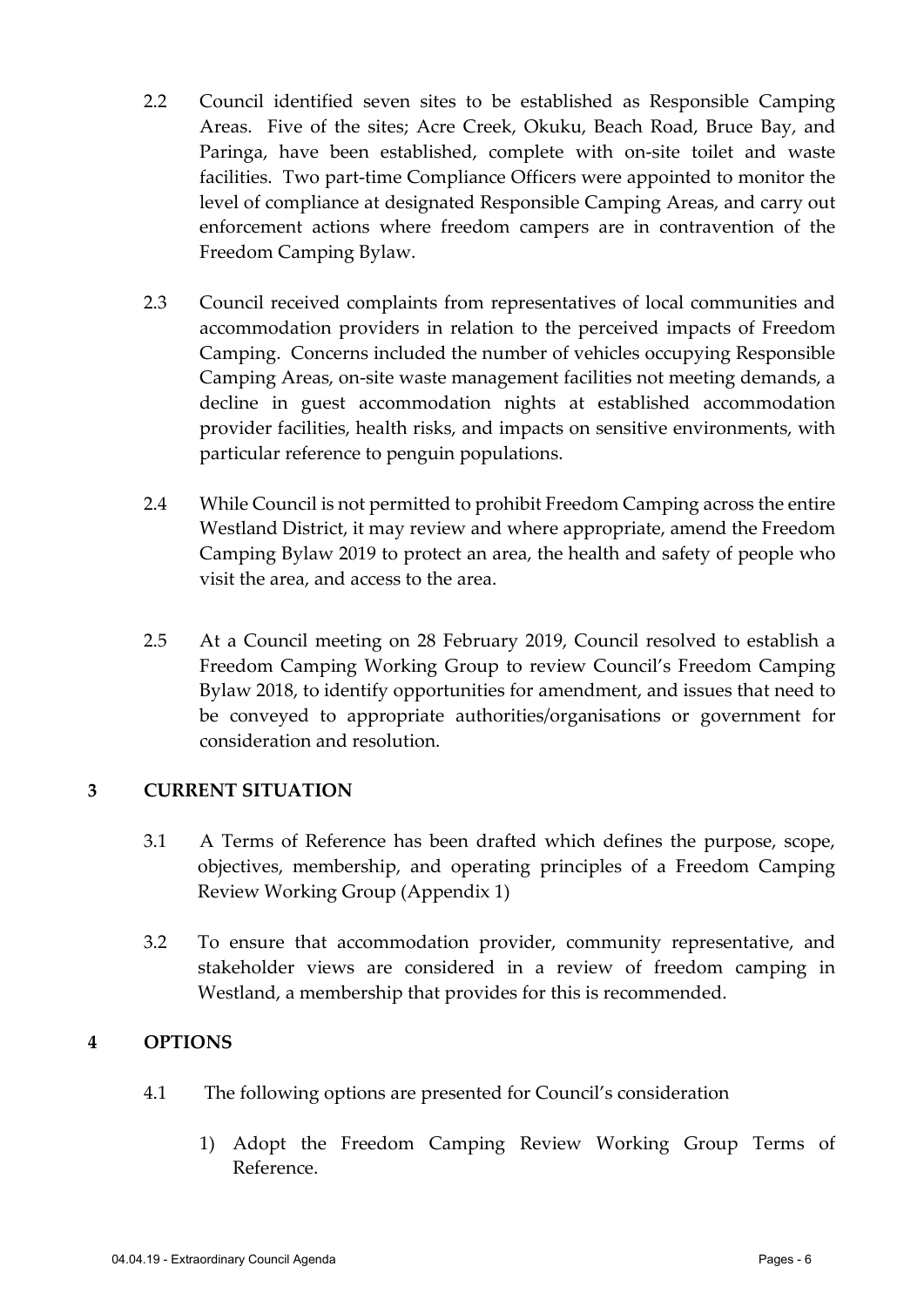2) Establish a Freedom Camping Review Working Group without a Terms of Reference.

#### **5 SIGNIFICANCE AND ENGAGEMENT**

- 5.1 Under the guidance of Council's Significance and Engagement Policy, any decision of Council made on options presented are considered to be of medium significance.
- 5.2 The adoption of the attached Terms of Reference does not trigger any requirement for public consultation.

#### **6 ASSESSMENT OF OPTIONS (INCLUDING FINANCIAL IMPLICATIONS)**

#### **6.1 Option 1. Adopt a Terms of Reference**

A Terms of Reference clearly defines the purpose, scope, objectives, membership, and operating principles of an appointed working group. It enables a group's membership to be defined to ensure representation of all affected stakeholders while providing for consideration of all views in a controlled forum and environment.

Once adopted, membership of the working group can be finalised, and the agreed objectives progressed.

**6.2 Option 2. Establish a working group without a Terms of Reference**

In the absence of a Terms of Reference, membership of a working group would remain undefined, and there would be no clear guidelines set in respect to objectives and principles.

In the absence of a defined Terms of Reference, initiation of a review is likely to be delayed due to inherent complexities in determining membership of a review group, objectives, and operating principles.

## **7 PREFERRED OPTION(S) AND REASONS**

7.1 The preferred option is Option 1. Adopt a Terms of Reference

#### **8 RECOMMENDATION(S)**

- A) **THAT** Council receives the report;
- B) **THAT** Council adopts the Freedom Camping Review Working Group Terms of Reference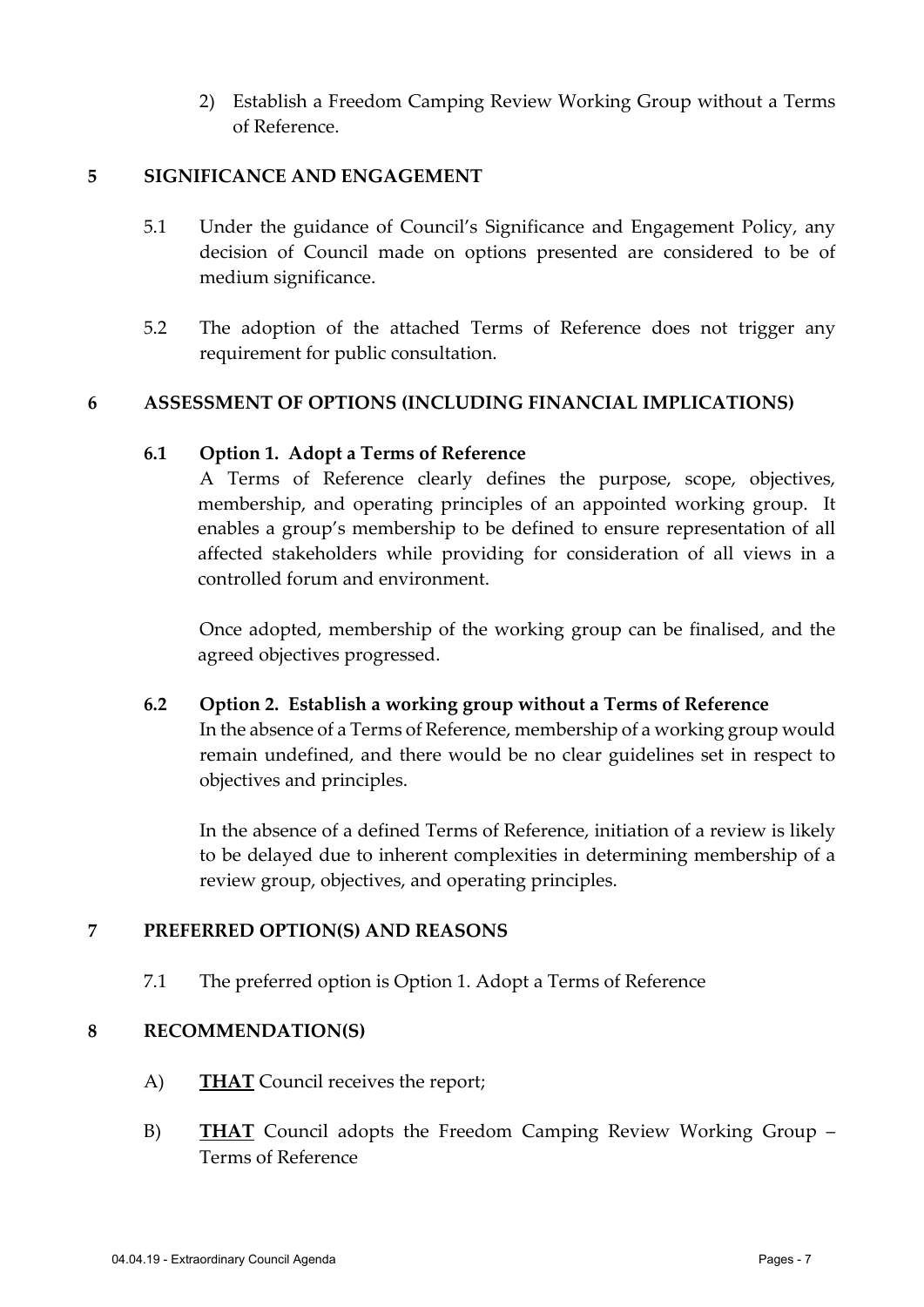C) **THAT** Council appoint a Councillor Representative from each ward to the Freedom Camping Review Working Group.

**Te Aroha Cook Regulatory Services Manager**

**Appendix 1:** Freedom Camping Review Working Group – Terms of Reference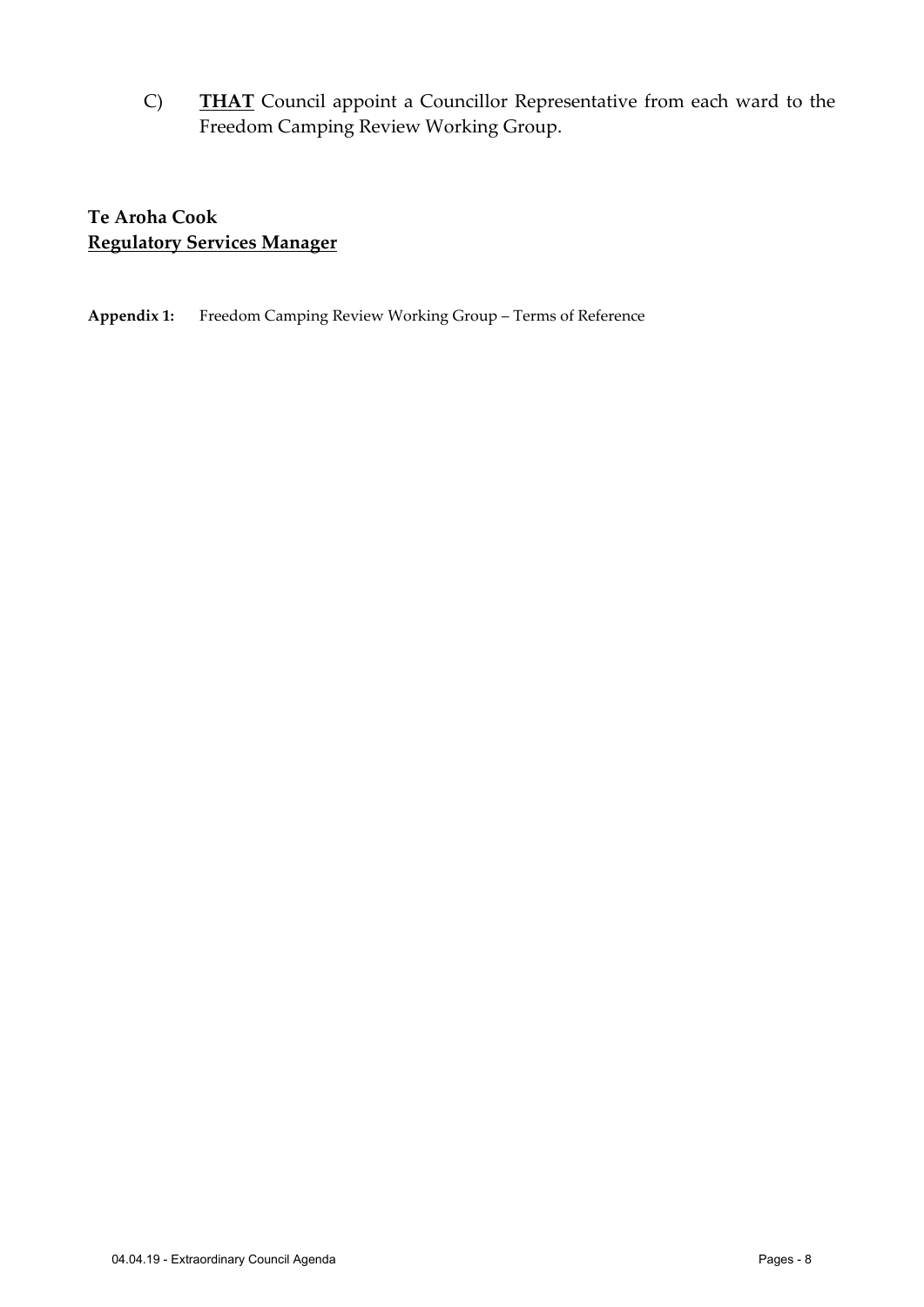## **Freedom Camping Review Working Group Terms of Reference (March 2019)**

#### *The Working Group's Purpose*

The purpose of the working group is to work in a collaborative manner to review the impacts of Freedom Camping within Westland and identify options that may assist in minimising impacts, while meeting legislative requirements of the Freedom Camping Act 2011.

#### *Scope*

The working group has been set up by the Westland District Council. The Working Group is not a committee of Council. It is tasked with providing recommendations to Council via Council's Chief Executive and Regulatory Services Manager through an assessment of impacts of Freedom Camping in the Westland District, and the review of Council's Freedom Camping Bylaw 2018, particularly in regards to environmental impacts and associated infrastructure and development challenges.

#### *Background*

In response to district wide concerns of the negative environmental impacts and risk to public health attributed to unregulated freedom camping throughout Westland District, Council resolved to draft and consult on a Freedom Camping Bylaw.

Council identified seven sites to be established as Responsible Camping Areas. Five of the sites; Acre Creek, Okuku, Beach Road, Bruce Bay, and Paringa, have been established, complete with on-site toilet and waste facilities. Two part-time Compliance Officers were appointed to monitor the level of compliance at designated Responsible Camping Areas, and carry out enforcement actions where freedom campers are in contravention of the Freedom Camping Bylaw.

Council received complaints from representatives of local communities and accommodation providers in relation to the perceived impacts of Freedom Camping. Concerns included the number of vehicles occupying Responsible Camping Areas, on-site waste management facilities not meeting demands, a decline in guest accommodation nights at established accommodation provider facilities, health risks, and impacts on sensitive environments, with particular reference to penguin populations.

While Council is not permitted to prohibit Freedom Camping across the entire Westland District, it may review and where appropriate, amend the Freedom Camping Bylaw 2019 to protect an area, the health and safety of people who visit the area, and access to the area.

At a Council meeting on 28 February 2019, Council resolved to establish a Freedom Camping Working Group to review Council's Freedom Camping Bylaw 2018, to identify opportunities for amendment, and issues that need to be conveyed to appropriate authorities/organisations or government for consideration and resolution.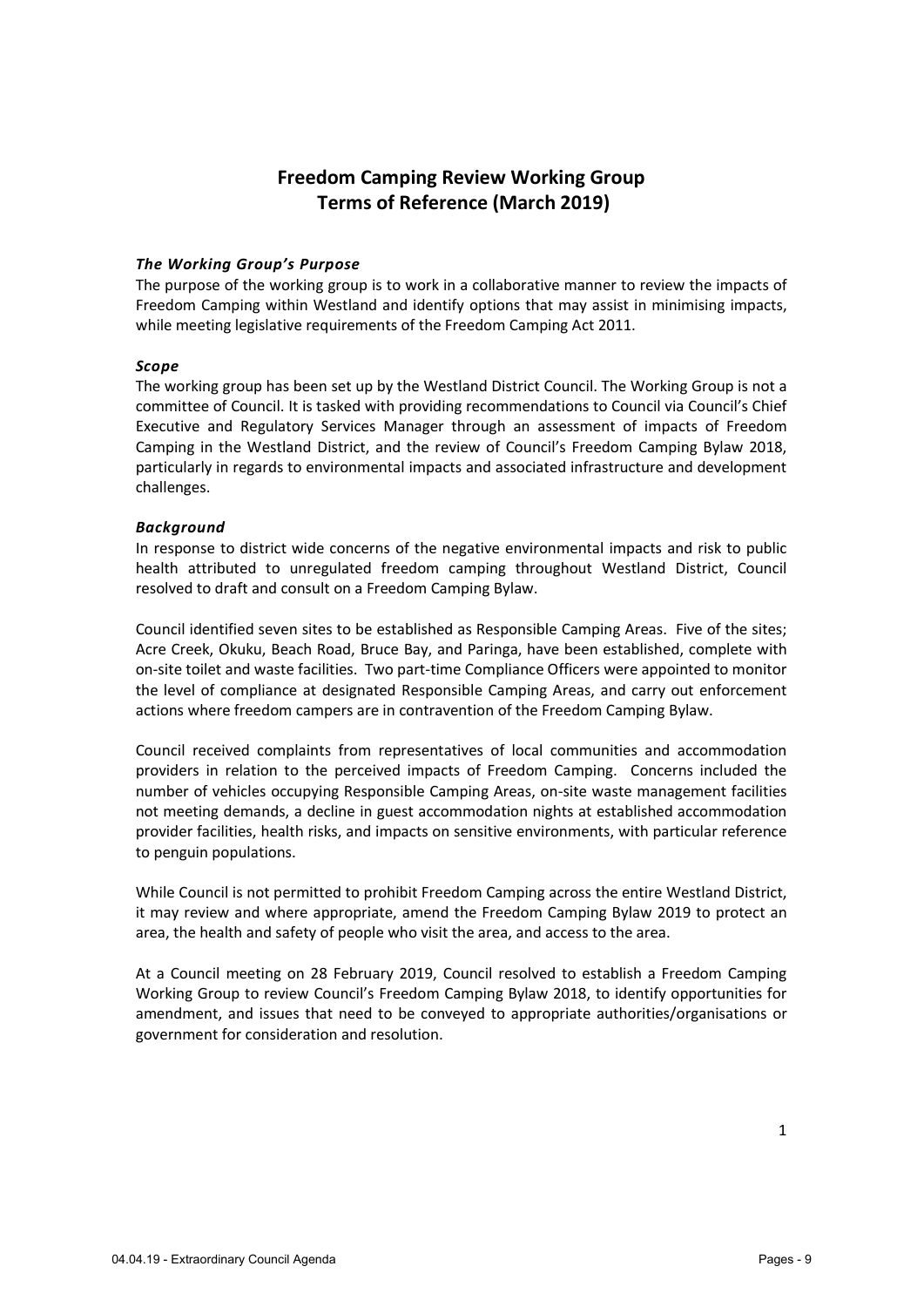#### *Objectives of the Freedom Camping Working Group*

- 1. To collaboratively work together to assist in a review of Council's Freedom Camping Bylaw 2018, to inform the discussion
- 2. To identify issues unable to be administered via a Freedom Camping Bylaw or Council enforcement, to enable an informed view to be conveyed by Council to appropriate authorities/organisations and/or ministerial departments for consideration or resolution.
- 3. To support the representatives to the Freedom Camping Working Group with information and advice as a collective group.
- 4. To provide timely and relevant feedback and input to enable public consultation on a reviewed Freedom Camping Bylaw to progress.

#### *Working Group Membership*

The Chair of the working group will be one of the appointed Councillors.

The working group will comprise:

- The Mayor of Westland District (ex-officio)
- 3 appointed Councillors of the Westland District Council (1 elected member from each ward)
- 1 appointed Maori iwi/rungana representative
- 3 appointed Accommodation Providers (1 from each ward by Councillor nomination)
- 3 appointed Community Representatives (1 from each ward by Councillor nomination)
- 1 member appointed by the New Zealand Transport Agency
- 1 member appointed by the Department of Conservation
- 1 member appointed by NZMCA
- 1 member appointed by MBIE
- 2 Officers of Council

#### *Voting and final decision-making*

All present at the meeting are able to vote.

While a unanimous decision will be sought during any vote, it is appreciated that this will not always be possible. Consensus of 75 per cent of those present, with voting rights, will be adopted as the outcome.

#### *Term of Appointment and meetings*

The term of the working group is until this project has been completed. Meetings will generally be held monthly (time to be discussed with wider group). Based on activity between each meeting the chair may cancel the meeting.

#### *Subgroups*

There will be no appointment of sub-groups, however, appointed members will be encourage to garner and convey views from the accommodation providers, communities and/or organisations that they represent to this working group.